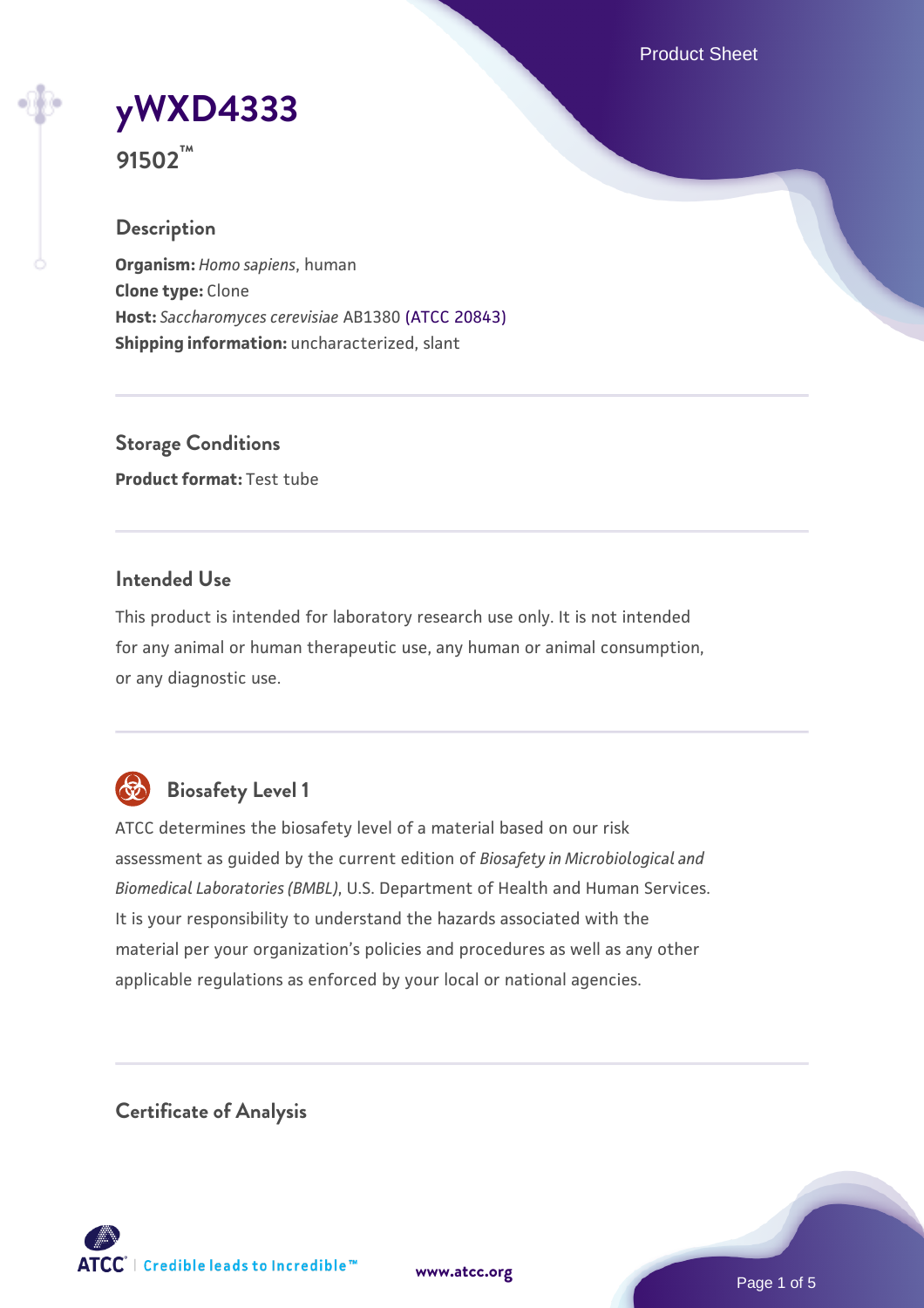## **[yWXD4333](https://www.atcc.org/products/91502)** Product Sheet **91502**

For batch-specific test results, refer to the applicable certificate of analysis that can be found at www.atcc.org.

## **Insert Information**

**Type of DNA:** genomic **Genome:** Homo sapiens **Chromosome:** X X pter-q27.3 **Gene name:** DNA Segment, single copy **Gene product:** DNA Segment, single copy [DXS3306] **Gene symbol:** DXS3306 **Contains complete coding sequence:** Unknown **Insert end:** EcoRI

#### **Vector Information**

**Construct size (kb):** 510.0 **Intact vector size:** 11.454 **Vector name:** pYAC4 **Type of vector:** YAC **Host range:** *Saccharomyces cerevisiae*; *Escherichia coli* **Vector information:** other: telomere, 3548-4235 other: telomere, 6012-6699 Cross references: DNA Seq. Acc.: U01086 **Cloning sites:** EcoRI **Markers:** SUP4; HIS3; ampR; URA3; TRP1 **Replicon:** pMB1, 7186-7186; ARS1, 9632-10376

# **Growth Conditions**

**Medium:** 



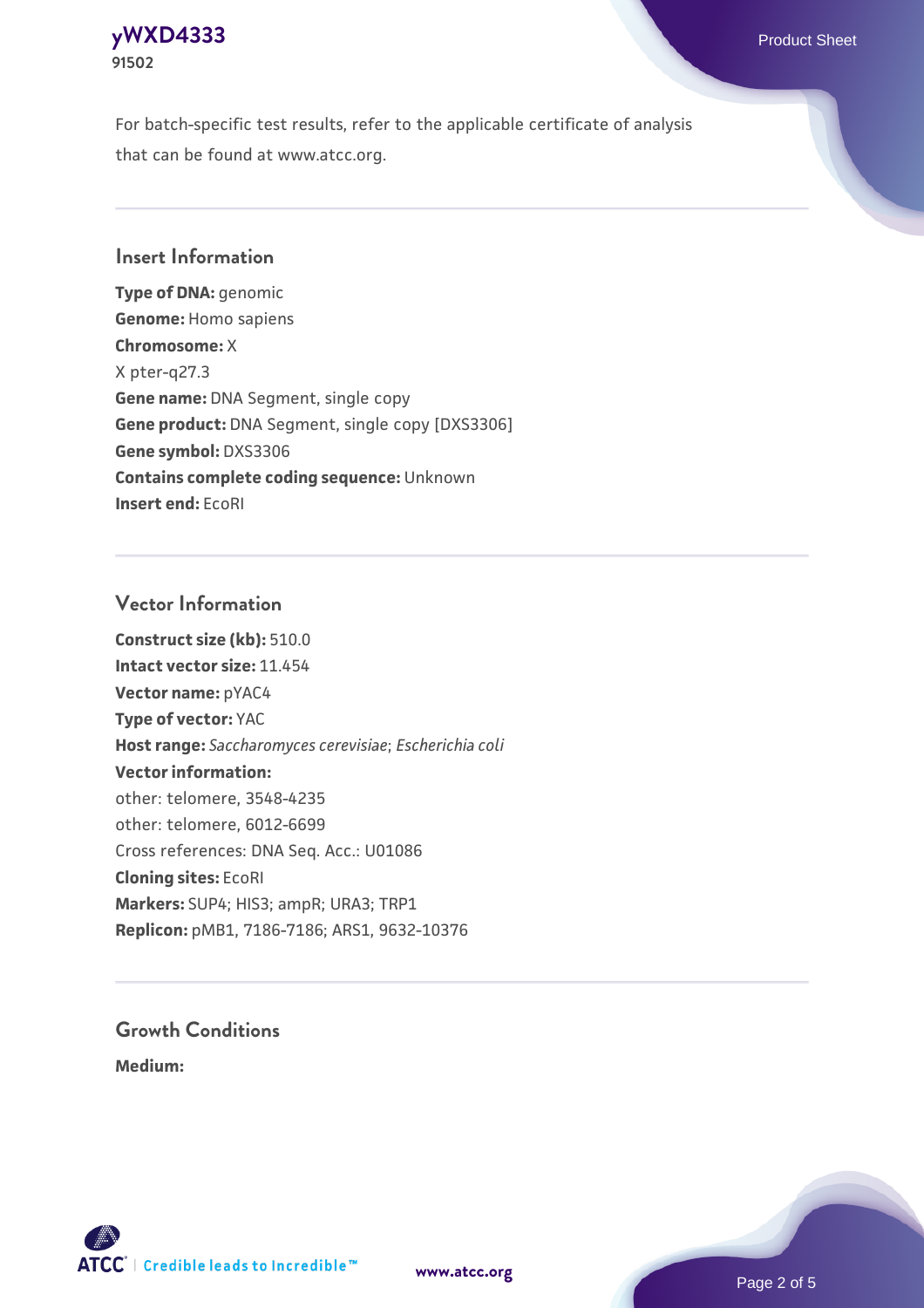#### **[yWXD4333](https://www.atcc.org/products/91502)** Product Sheet **91502**

[ATCC Medium 1245: YEPD](https://www.atcc.org/-/media/product-assets/documents/microbial-media-formulations/1/2/4/5/atcc-medium-1245.pdf?rev=705ca55d1b6f490a808a965d5c072196) **Temperature:** 30°C

#### **Notes**

More information may be available from ATCC (http://www.atcc.org or 703- 365-2620).

## **Material Citation**

If use of this material results in a scientific publication, please cite the material in the following manner: yWXD4333 (ATCC 91502)

## **References**

References and other information relating to this material are available at www.atcc.org.

## **Warranty**

The product is provided 'AS IS' and the viability of ATCC® products is warranted for 30 days from the date of shipment, provided that the customer has stored and handled the product according to the information included on the product information sheet, website, and Certificate of Analysis. For living cultures, ATCC lists the media formulation and reagents that have been found to be effective for the product. While other unspecified media and reagents may also produce satisfactory results, a change in the ATCC and/or depositor-recommended protocols may affect the recovery, growth, and/or function of the product. If an alternative medium formulation or reagent is used, the ATCC warranty for viability is no longer



**[www.atcc.org](http://www.atcc.org)**

Page 3 of 5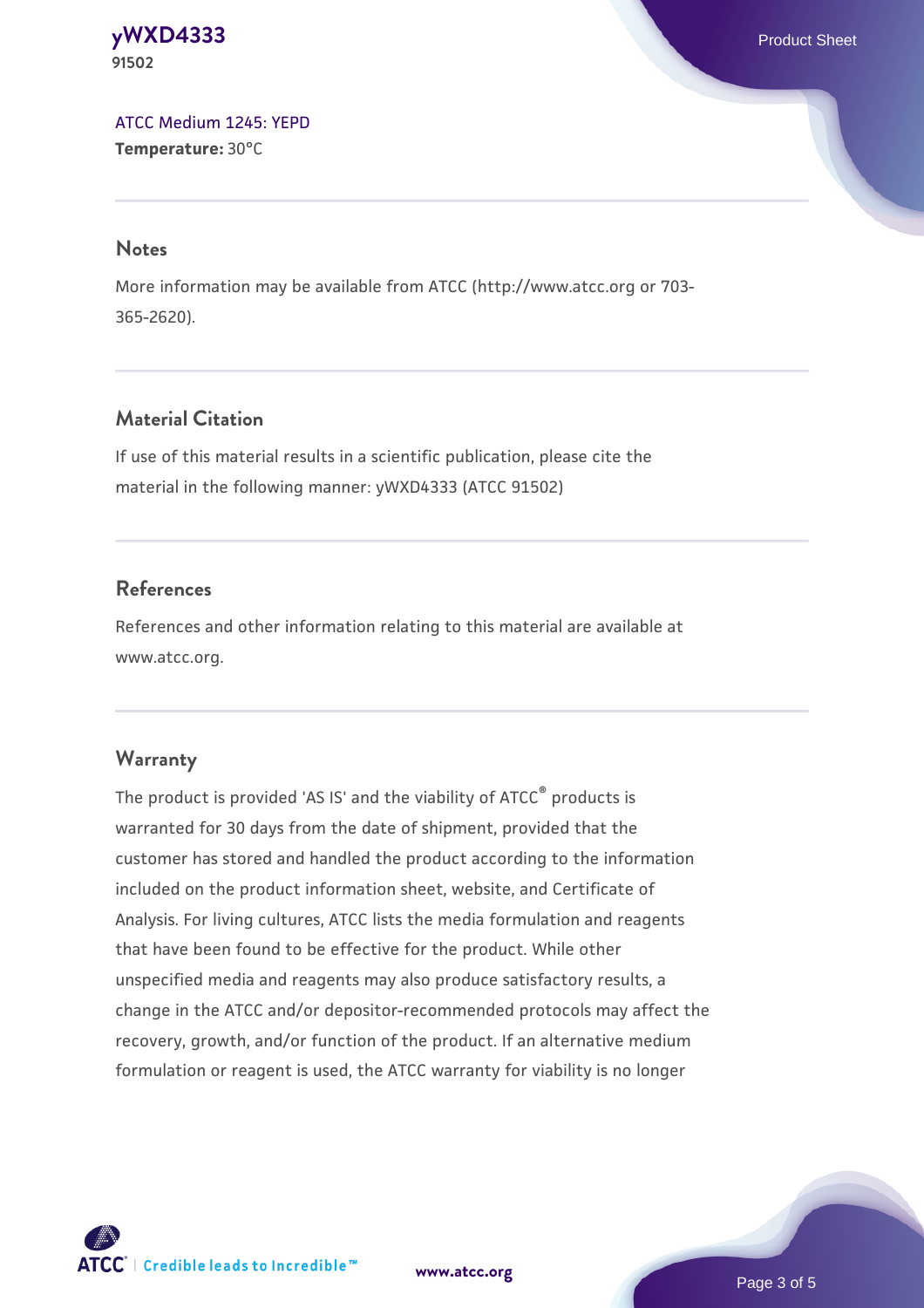**[yWXD4333](https://www.atcc.org/products/91502)** Product Sheet **91502**

valid. Except as expressly set forth herein, no other warranties of any kind are provided, express or implied, including, but not limited to, any implied warranties of merchantability, fitness for a particular purpose, manufacture according to cGMP standards, typicality, safety, accuracy, and/or noninfringement.

#### **Disclaimers**

This product is intended for laboratory research use only. It is not intended for any animal or human therapeutic use, any human or animal consumption, or any diagnostic use. Any proposed commercial use is prohibited without a license from ATCC.

While ATCC uses reasonable efforts to include accurate and up-to-date information on this product sheet, ATCC makes no warranties or representations as to its accuracy. Citations from scientific literature and patents are provided for informational purposes only. ATCC does not warrant that such information has been confirmed to be accurate or complete and the customer bears the sole responsibility of confirming the accuracy and completeness of any such information.

This product is sent on the condition that the customer is responsible for and assumes all risk and responsibility in connection with the receipt, handling, storage, disposal, and use of the ATCC product including without limitation taking all appropriate safety and handling precautions to minimize health or environmental risk. As a condition of receiving the material, the customer agrees that any activity undertaken with the ATCC product and any progeny or modifications will be conducted in compliance with all applicable laws, regulations, and guidelines. This product is provided 'AS IS' with no representations or warranties whatsoever except as expressly set forth herein and in no event shall ATCC, its parents, subsidiaries, directors, officers, agents, employees, assigns, successors, and affiliates be liable for indirect, special, incidental, or consequential damages of any kind in connection with or arising out of the customer's use of the product. While reasonable effort is made to ensure authenticity and reliability of materials on deposit, ATCC is not liable for damages arising from the misidentification or



**[www.atcc.org](http://www.atcc.org)**

Page 4 of 5